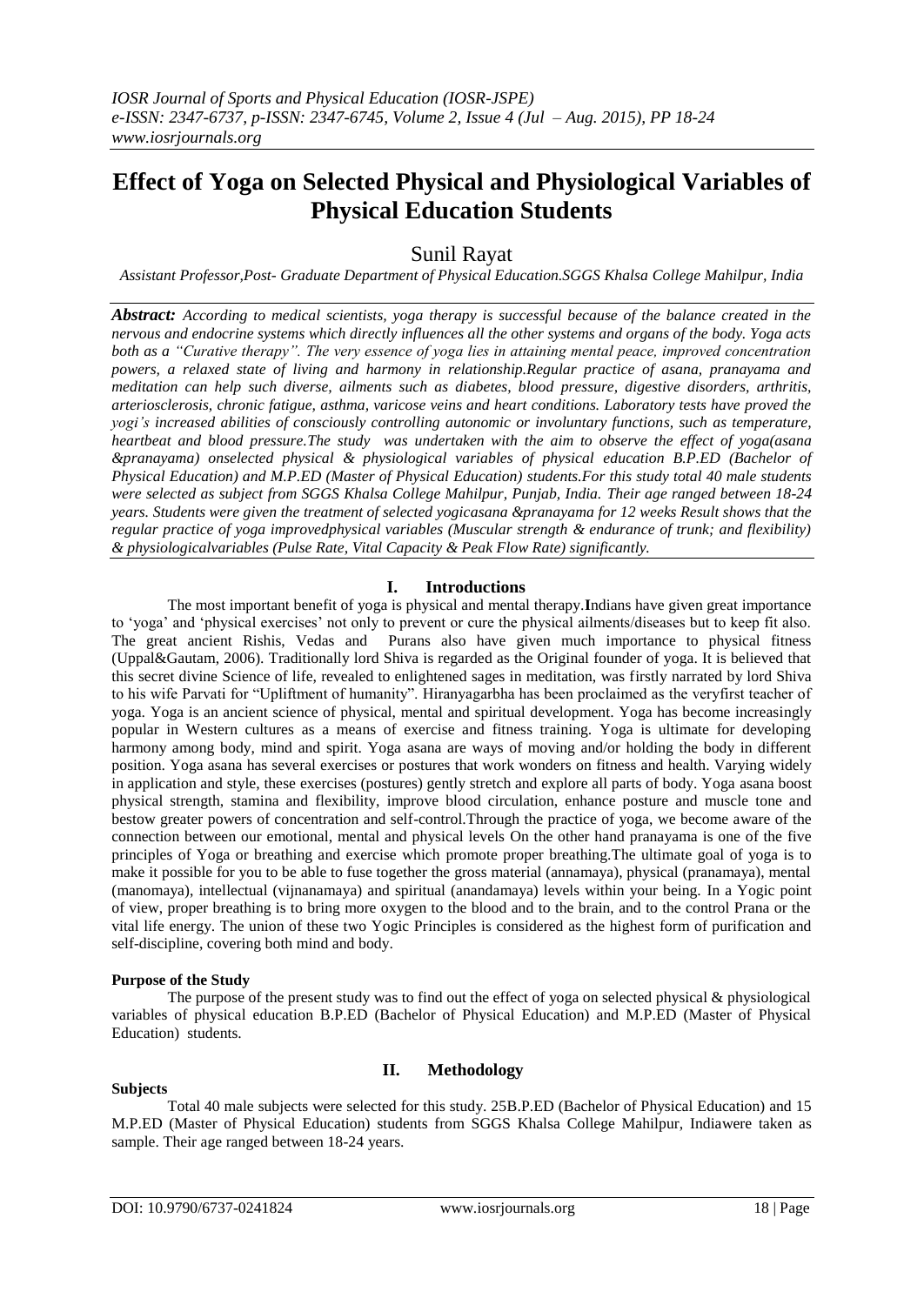# **Variable**

## **Physical Measures**

- Muscular strength (dynamic) & muscular endurance of arm & shoulders.
- Muscular strength & endurance (trunk).
- Speed and agility.
- Explosive strength of legs.
- Speed of lower extremities & explosive strength.
- Cardio-vascular endurance.
- Flexibility.

#### **Physiological Measures**

- Resting Pulse Rate
- Vital Capacity
- Peak Flow Rate

**Tests:** Following tests were utilized for the present study:-

#### **Tests used for Physiological variables**

| Muscular strength (dynamic) $\&$ endurance of arm $\&$ shoulders | : Pulls-ups            |
|------------------------------------------------------------------|------------------------|
| Muscular strength $\&$ endurance (trunk)                         | : Bent-knee sit ups    |
| Speed and agility                                                | : Shuttle-run          |
| Explosive strength of legs                                       | : Standing board jump  |
| Speed of lower extremities $\&$ explosive strength               | : 50 yards dash        |
| Cardio-vascular endurance                                        | : 12 min. run $&$ walk |
| Flexibility                                                      | : Sit & Reach test     |
| Tests conducted for Physiological variables                      |                        |

#### **Tests conducted for Physiological variables**

| <b>Resting Pulse Rate</b> |  |                  | : Stop Watch  |
|---------------------------|--|------------------|---------------|
| Vital Capacity            |  |                  | : Spiro meter |
| Peak Flow Rate            |  | : Peak Flow Rate |               |

# **Data Collection**

All data were collected, in the month of August and October 2013 when they were attending their regular classes. The researcher him-self specialize in yoga and administered the yoga programme. The subjects were participated in yoga programme five days in a week at indoor hall, only for a period of 12 weeks. Necessary instruction wasgiven by yoga instructor, to the subject before the administration of programme. Confidentiality of response was guaranteed. The required data in different components was collected from the students during first for morning classes.

Aahperyouth physical fitness test; and sit  $\&$  reach test for measuring physical fitness variables organized at  $1<sup>st</sup>$ ,  $2<sup>nd</sup>$  and  $3<sup>rd</sup>$  day while physiological measurement were taken  $4<sup>th</sup>$  day. After collection of pre-test scores on all the selected variables, subjects participated in yoga programme. After collection of 12 weeks yoga programme, post- test was conducted and all data were collected (as pre-test was collected) on all health variables.

#### **Statistical Procedure**

For analysis of the data collected from B.P.ED (Bachelor of Physical Education) and M.P.ED (Master of Physical Education) students, Mean and SD was computed. To find out the effect of yoga on selected physical & physiological variables of students, "t" test was applied. For testing the hypothesis the level of significance was set at .05 levels.

# **III. Discussion And Findings**

Table 1 shows the comparison of means of selected physical variables of pre test scores. In pull-ups mean value of pre- test in 12.2 and post- test is 13.38. In bent-knee sit ups mean value of pre- test is 38.42 and post- test is 43.31. inshuttle-run mean value of pre- test is 10.46 and post- test is 10.32. In standing broad jump mean value of pre -test is 224.36 and post- test is 229.7. In 50 yards dash mean value of pre- test is 7.19 and post- test is 7.01. In 12 min. run & walk mean value of pre- test is 2578.4 and post- test is 2648.2. in flexibility value of pre- test is 17.23 and post- test is 24.54.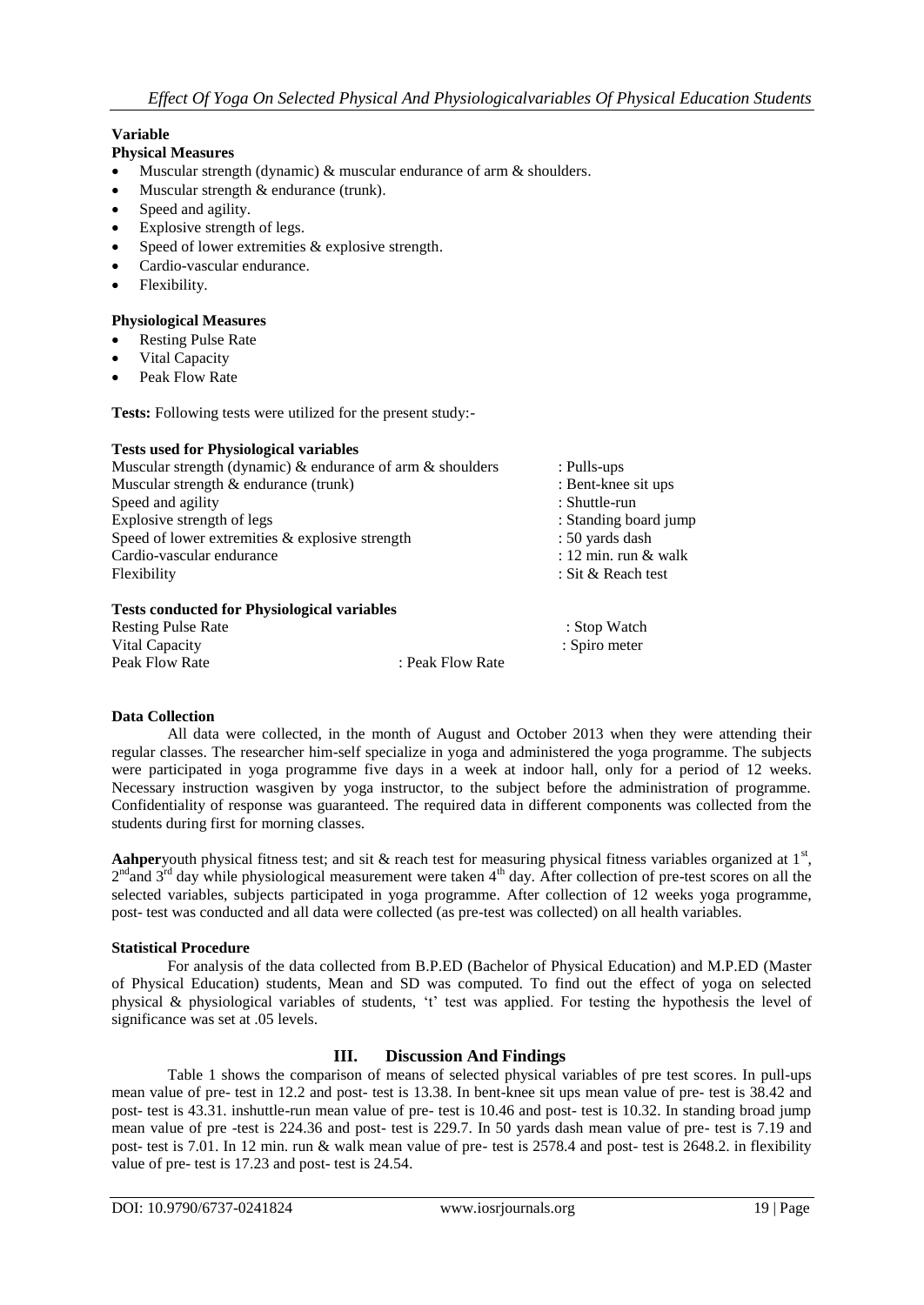| Table 1. Compression of means of science I hysical variables of FTC Test <b>&amp;</b> I use feet scores |           |        |           |          |
|---------------------------------------------------------------------------------------------------------|-----------|--------|-----------|----------|
| <b>Components</b>                                                                                       | Group     | Mean   | <b>SD</b> | т        |
| Muscular strength & endurance (Pulls-ups, in count)                                                     | Pre-test  | 12.2   | 5.34      | 0.948    |
|                                                                                                         | Post-test | 13.38  | 5.78      |          |
| Muscular strength & endurance (Bent-knee sit ups, in count)                                             | Pre-test  | 38.42  | 9.35      | $2.473*$ |
|                                                                                                         | Post-test | 43.31  | 8.3       |          |
| Speed and agility (Shuttle-run, in seconds)                                                             | Pre-test  | 10.46  | 2.48      | 0.217    |
|                                                                                                         | Post-test | 10.32  | 3.24      |          |
| Explosive strength (Standing board jump, in cm)                                                         | Pre-test  | 224.36 | 25.4      | 0.877    |
|                                                                                                         | Post-test | 229.7  | 28.9      |          |
| Speed of lower extremities & explosive strength                                                         | Pre-test  | 7.19   | 1.47      | 0.527    |
| (50 yards dash, in seconds)                                                                             | Post-test | 7.01   | 1.58      |          |
| Cardio-vascular endurance (12 min. run & walk, in meter)                                                |           |        |           | 0.822    |
|                                                                                                         | Pre-test  | 2578.4 | 362       |          |
| Flexibility(in cm)                                                                                      | Post-test | 2648.2 | 396.52    | $6.217*$ |
|                                                                                                         | Pre-test  | 17.23  | 4.32      |          |
|                                                                                                         | Post-test | 24.54  | 6.03      |          |

|  | Table 1: Compression Of Means Of Selected Physical Variables Of Pre Test & Post Test Scores |  |  |
|--|---------------------------------------------------------------------------------------------|--|--|
|  |                                                                                             |  |  |

#### **Significant at .05 level**

# **'t' value required to be significant at .05 level with 38 degree of freedom is 2.021**

There is significant difference found between the means of selected physical variables ( Muscular strength  $\&$  endurance of trunk; and flexibility) of physical education students, as 't' value required to be significant is 2.021 and calculated value is more compare to tabulated value. Raub (2002), reported after his study that Yoga can improve strength and flexibility. Ray et al. (2001), also reported that shoulders, hip, trunk and neck flexibility improved due to yogic exercises. Cowen & Adams (2005) also reported significant improvements in upper body and trunk between the means of selected physical variables (Muscular strength(dynamic) & muscular endurance of arm & shoulders; Speed and agility; Explosive strength of leg; Speed of lower extremities & explosive strength; Cardio-vascular endurance) of physical education students, as"t" value required to be significant is 1.98 and calculated value is less compare to tabulated value.





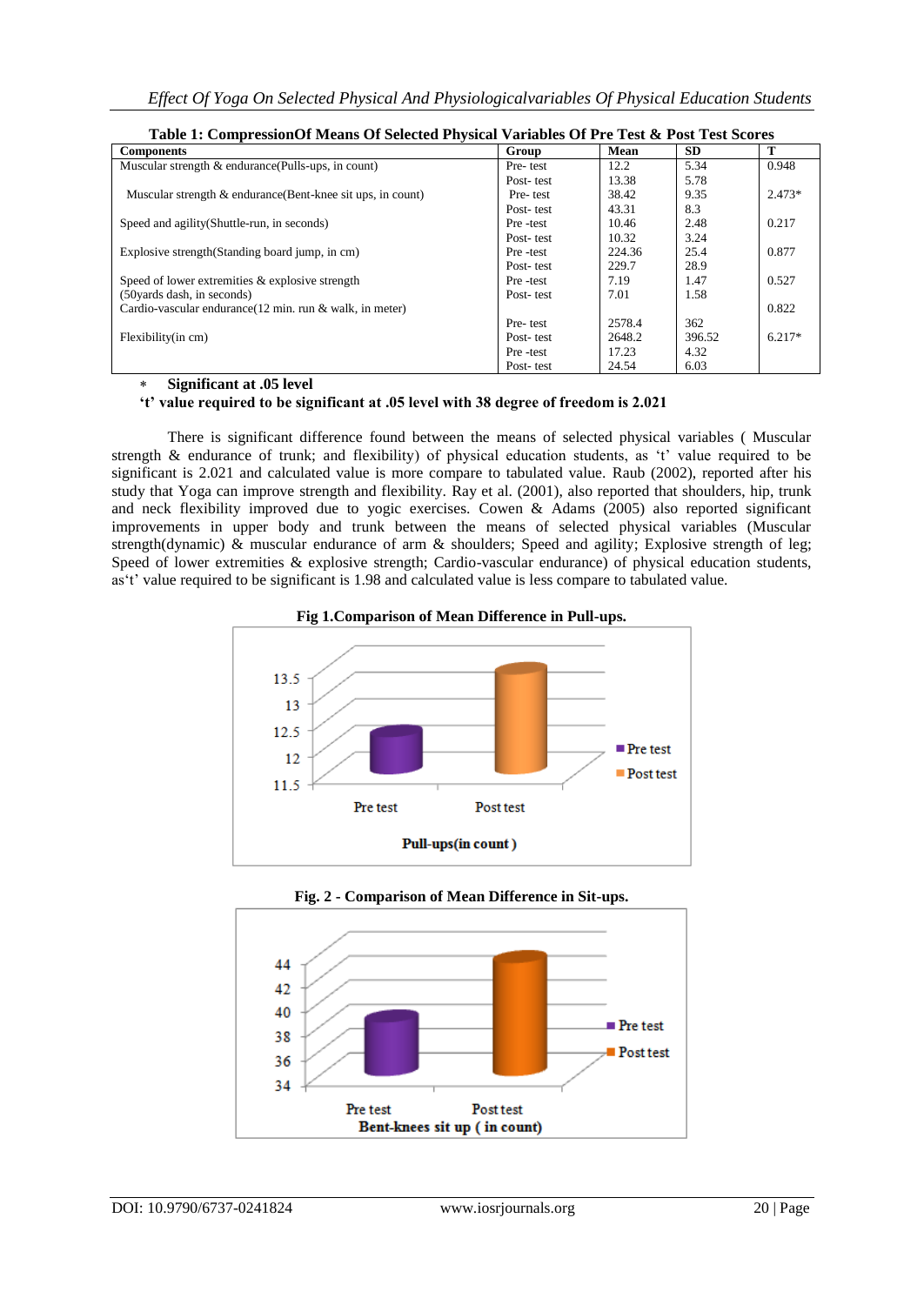

**Fig. 3 - Comparison of Mean Difference in Shuttle Run**



**Fig. 4 - Comparison of Mean Difference in SBJ**



**Fig. 5 - Comparison of Mean Difference in 50 Yards dash (in seconds)**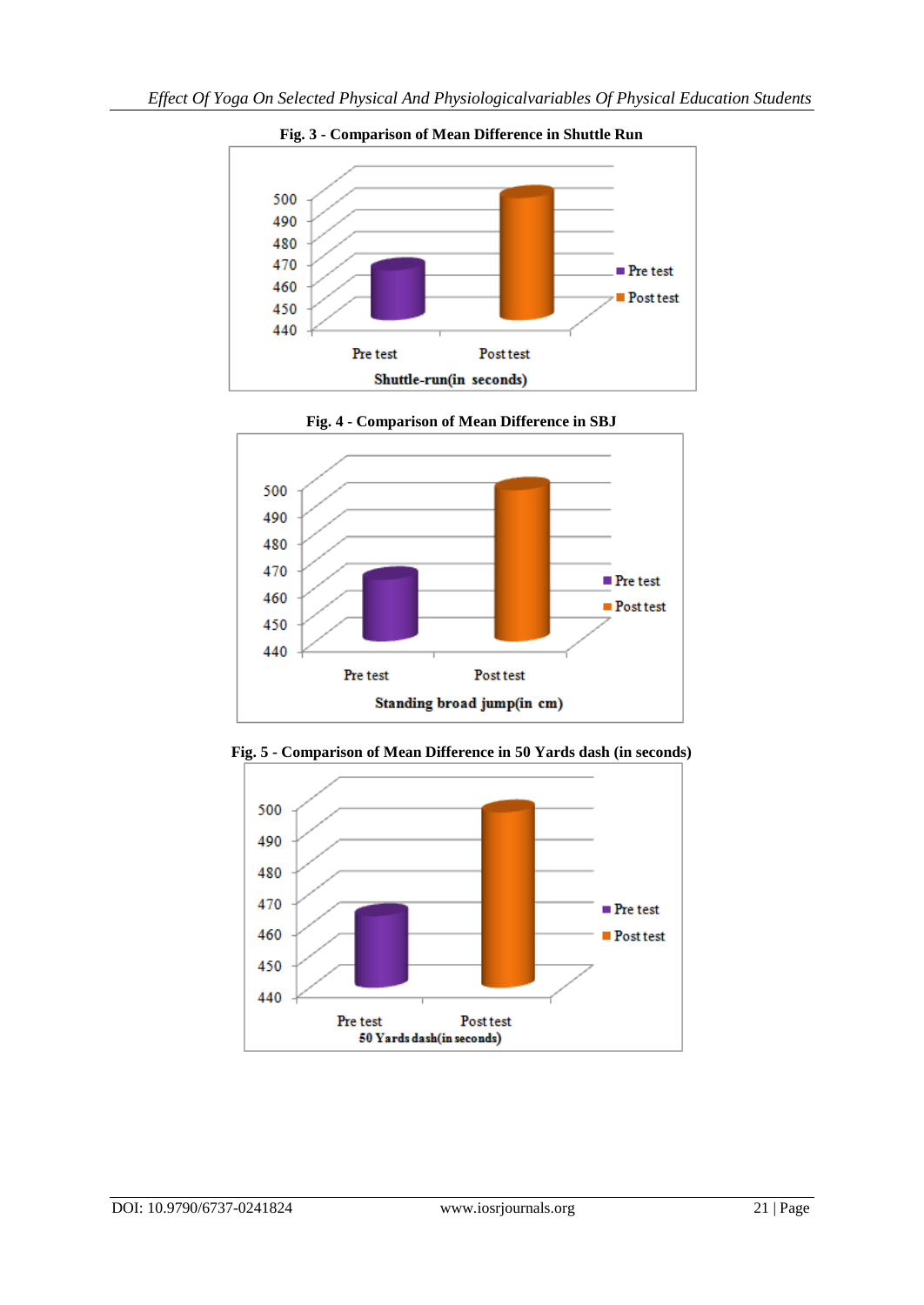

**Fig. 6 - Comparison of Mean Difference in 12 min. run &walk (in meter)**



**Fig. 7 - Comparison of Mean Difference in Flexibility (in cm)**

Table 2 shows the comparison of means of selected physical variable of pre- test & post test scores. In pulse rate mean value of pre- test is 72.47 and post- test is 69.03.In vital capacity mean value of pre -test is 2998.56 and post- test is 3221.24. In pack flow rate mean value of pre- test is 462.84 and post- test is 496.03.

**Table 2: Comparison Of Means of Selected Physiology Variables Of Pre Test & Post Testscores**

| Components     | Group       | ⊷<br>Mean | S.D.   |          |
|----------------|-------------|-----------|--------|----------|
| PulseRate      | Pro-test    | 72.47     | 5.39   | $2.595*$ |
|                | Post-test   | 69.03     | 6.42   |          |
| Vital Capacity | Pro -test   | 2998.56   | 346.73 | $2.628*$ |
|                | Post-test   | 3221.24   | 408.56 |          |
| Peak Flow Rate | Pro -test   | 462.84    | 69.49  | $2.127*$ |
|                | Post - test | 496.03    | 70.05  |          |

**Significant at .05 level**

**'t' value required to be significant at .05 level with 38 degree of freedom is 2.021**

There is significant difference found between the means of all selected physiological variables (pulse rate, vital capacity & peak flow rate) of physical education students. Raub, (2002) reported to that Yoga may help control such physiological variables as blood pressure, respiration and heart rate, metabolic rate to improve overall exercise capacity. Harinath, (2004)also reported that yogic practicesfor 3 months resulted in an improvement in cardio-respiratory performance. Joshi (1992) also reported that six weeks courses in "pranayama" improve ventilatory function in the form of lowered respiratory rate, and increases in the forced vital capacity , forced expiratory volume , maximum voluntary ventilation , peak expiratory flow rate , and prolongation of breath holding time. Yadav and Das (2001) also reported significant increase in forced vital capacity, forced expiatory volume and peak expiratory flow rate and the end of 12 weeks yoga training.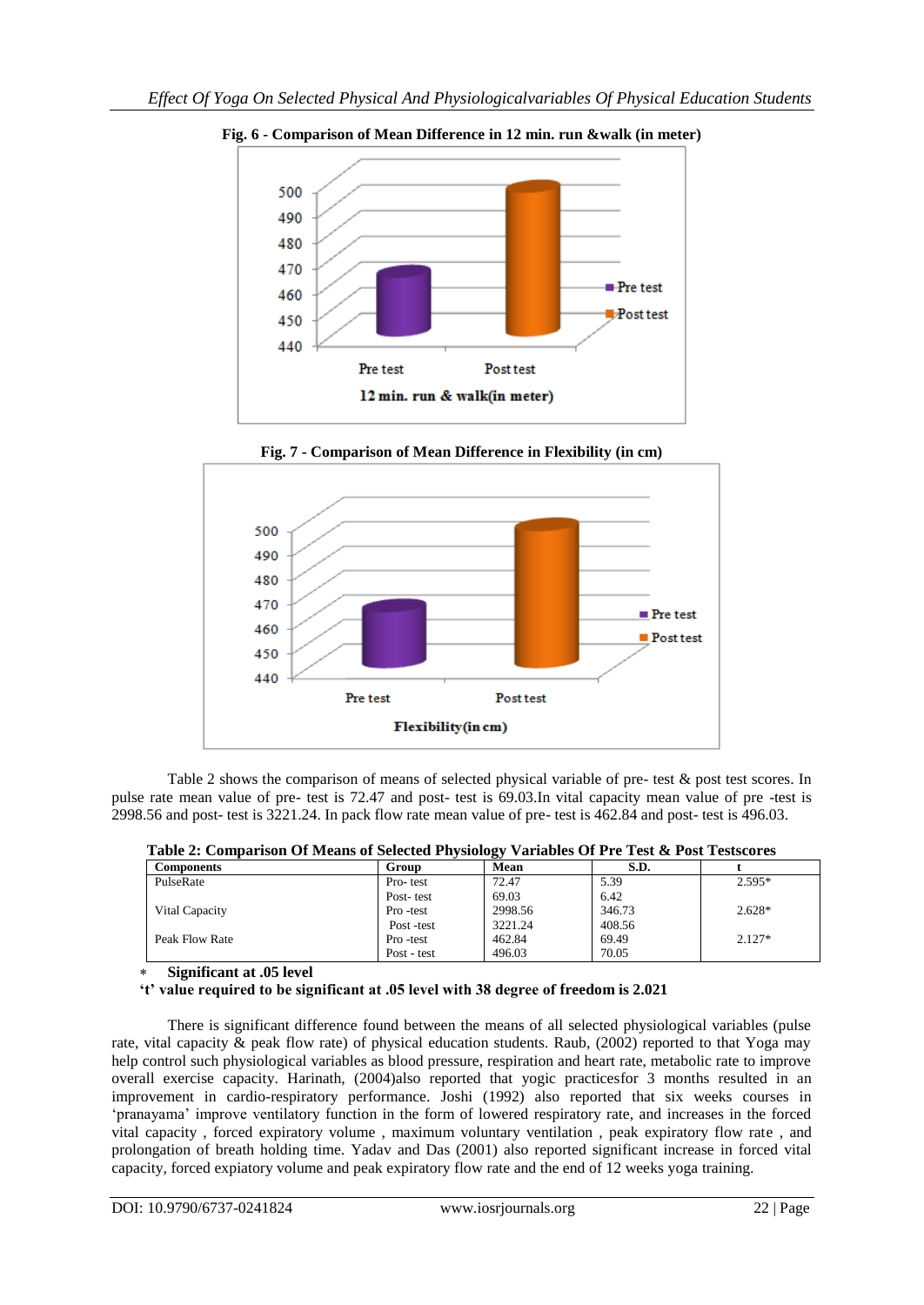

**Fig. 8 - Comparison of Mean Difference in Heart Rate**



**Fig. 9 - Comparison of Mean Difference in Vital Capacity**



**Fig. 10 - Comparison of Mean Difference in Peak Flow Rate**